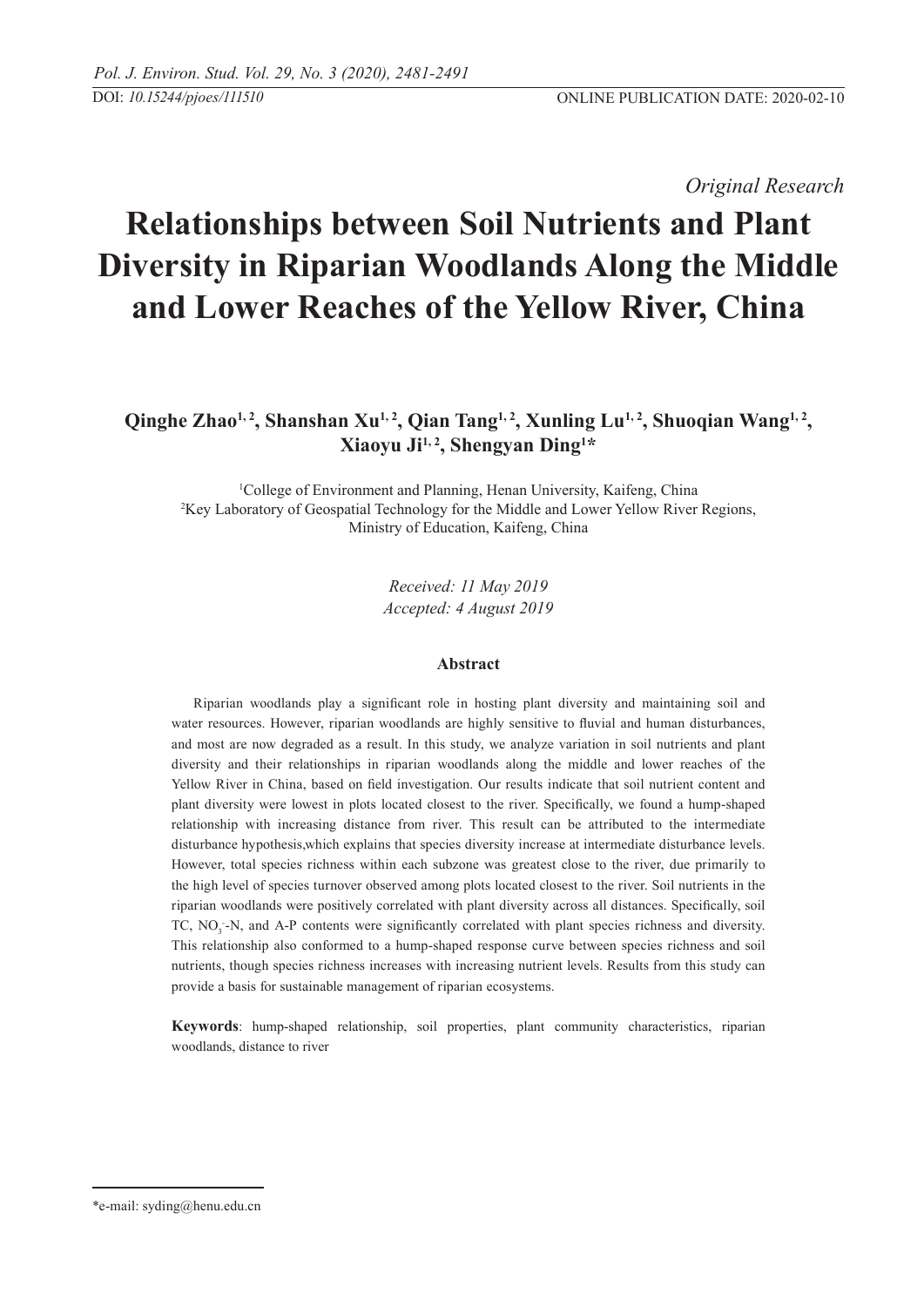#### **Introduction**

Riparian ecosystems are the linkages between aquatic and terrestrial ecosystems [1, 2]. However, riparian ecosystems are also a highly fragile and sensitive system that needs to be conserved [2]. This is especially true given that riparian ecosystems have been greatly threatened and altered by anthropogenic activities [2, 3-5]. Therefore, studying riparian vegetation characteristics such as plant composition, structure, and diversity, as well as their dynamics, remains an important area of research [2]. This is especially true for riparian woodlands, which are an important part of riparian ecosystems that play a crucial role in providing habitat for terrestrial organisms [6-9].

Riparian ecosystems are known to have a unique set of plant species that are maintained via interactions among various environmental factors [6]. These environmental factors include both natural factors and anthropogenic activities. The natural factors influencing plant species diversity include hydrological characteristics (e.g., river discharge and periodic flooding) [10, 11], topographic and geomorphic features [12, 13], soil nutrients, and biogeochemistry [9, 14]. Furthermore, altitudinal climate shifts, global climate change [6, 15], and outbreaks of plant diseases and pests [14] are important as well. Anthropogenic activities have dramatically increased in intensity and extent over recent years due to growing demands for plant and water resources in China [2]. Such activities include land use change [16, 17], irrigation [18], tourism [14, 19], dam construction, canalization [15], and livestock grazing [14]. Due to these environmental factors, important changes in riparian plant species composition, abundance, richness, and structure have been observed [3, 4, 20]. Several studies have sought to identify the drivers of plant species diversity in riparian zones [9, 17, 21, 22]. However, this is still a developing area of research, and consensus is lacking as a result.

Riparian soils can be temporally and spatially dynamic in terms of texture, organic matter content, and nutrient content due to frequent fluvial and human disturbances [16]. These types of disturbances can facilitate soil erosion, soil salinization, and soil nutrient loss, which eventually will lead to soil degeneration in the riparian zone [8, 10, 23]. However, research on the response of riparian soil nutrients and plant diversity to distance to river remains limited. This is especially true in riparian zones along the Yellow River in China, which are noted for their important biodiversity. Further research in this area is especially important given recent and serious ecological degradation from intense agricultural impacts [25]. Riparian woodlands along the middle and lower reaches of the Yellow River are the most important natural habitats for organisms, even though they occupy only a minor fraction of the overall agricultural landscape [25]. However, they are suffering serious threats derived from human activities, which have led to degradation of ecosystem

services, particularly in the aspects of species diversity protection, soil and water conservation, and non-point source pollution control.

Soils and plants are key components of riparian ecosystems [24]. Soil properties can influence plant community structure in a multitude of different ways. For example, greater soil nutrient content and availability leads to lower abiotic stress, allowing for a rich diversity of species to coexistence [26]. In contrast, other studies have shown that increasing nutrient content favors competitive species that are capable of efficiently capturing resources [27]. In this case, competitive species become hyper dominant, resulting in overall declines in diversity. On the other hand, the fact that plant diversity affects soil chemical and physical properties, and thus ecosystem nutrient cycling, has been demonstrated in multiple studies [28, 29]. Among these studies, a humped-back relationship between soil nutrients and plant diversity is commonly observed [20]. This can be explained by the intermediate disturbance hypothesis [30, 31]. While multiple studies have found a hump-shaped relationship between species diversity and nutrient levels, other studies have found no such relationship [4, 26, 32]. Therefore, the relationships between soil nutrients and plant diversity are complex, as both soil nutrients and plant diversity depend on multiple factors. With respect to their relationship in the riparian zone, especially in the riparian zone along the middle and lower reaches of the Yellow River in China, little research has been done and further understanding is needed to understand the multiple factors influencing the relationships between soil nutrients and plant diversity [28].

The distribution of riparian soils and plants reflects the integrated effects of multiple environmental factors, which include hydrologic, geomorphic, and ecological conditions of a river system [13, 33]. Changes in these factors can produce and affect riparian soils and plants [13]. As such, it is difficult to identify the responses of riparian soils and plants to a single environmental factor [20]. Nevertheless, significant correlations between distance to river channels and degree of hydrologic dynamics (e.g., flooding frequency and duration) and geomorphic dynamics (e.g., elevation and slope gradient) [13, 21, 34, 35] have often been proved. Therefore, several studies have raised concerns regarding distance to river as an agency of multiple factors. These studies have highlighted the effects of distance to river on soil biodiversity and soil moisture rather than on plant biodiversity and soil nutrients in riparian woodlands [9].

The middle and lower reaches of the Yellow River are home to intensive agricultural activities. Specifically, these areas are highly important for grain production in China. Although the riparian zone is characterized by recurrent annual floods, almost 74.3% of the land area is under intense agricultural cultivation. Here, population growth and the expansion of agricultural practices have resulted in the cultivation of most of the riparian vegetation, negatively impacting the maintenance and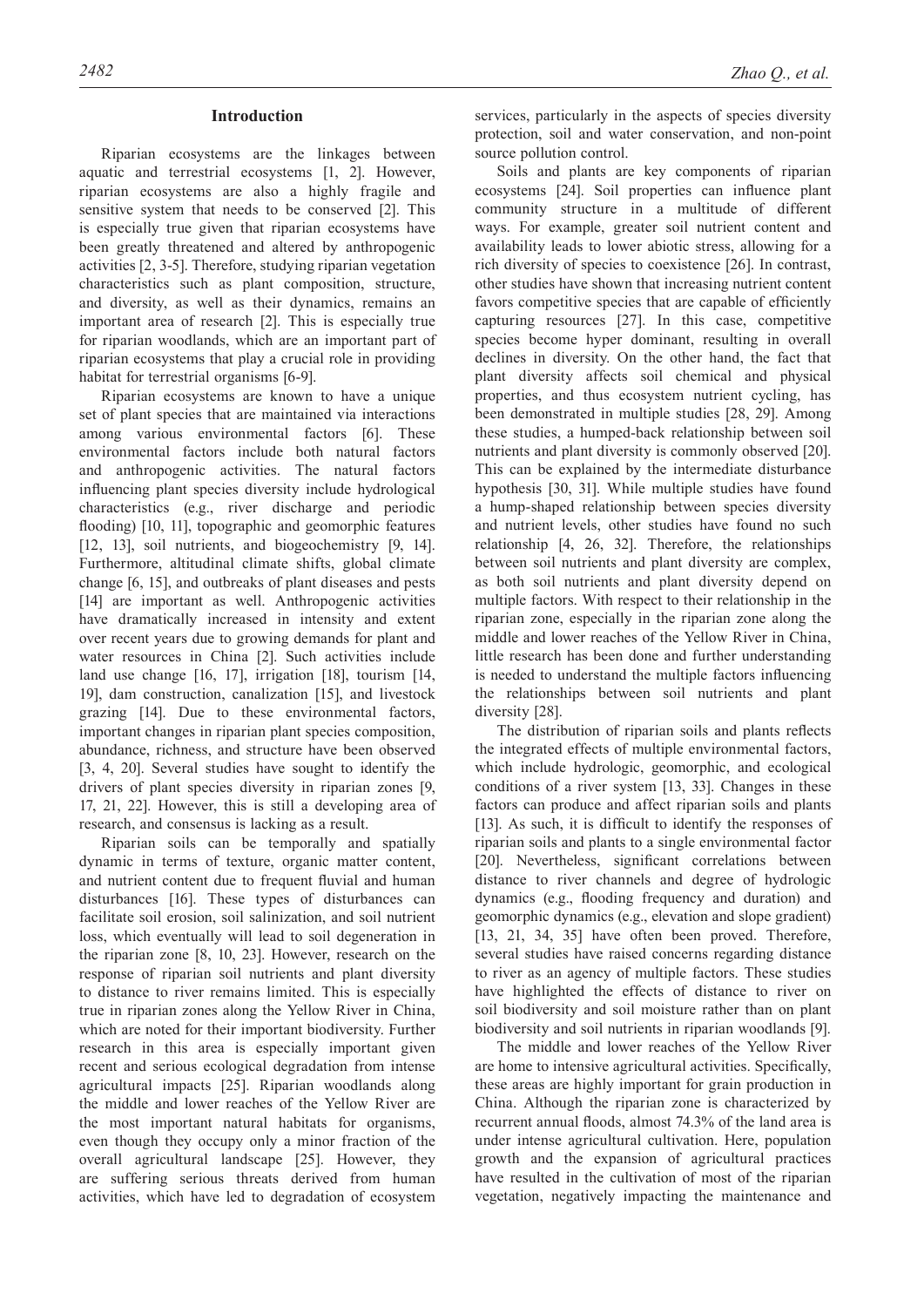sustainability of the ecosystem services. In particular, woodlands, which play vital role in maintaining sustainability of the riparian ecosystem, only account for 8.8% of the total land area. Ecosystem functions of the riparian zone along the middle and lower reaches of the Yellow River have gradually degenerated or even disappeared. Therefore, it is necessary to investigate the key components of riparian ecosystems (e.g., soils and plants) to provide a basis for the restoration of degraded riparian ecosystems.

The aim of our study is (1) to analyze the variation in soil nutrients in four subzones of the riparian zone along the middle and lower reaches of the Yellow River in China, (2) to estimate plant diversity indices and compare them among four subzones, and (3) to examine the relationship between riparian plant species diversity and soil nutrients. We tested two predictions: (1) that there exists a hump-shaped relationship between distance to river and soil nutrients and plant diversity, and (2) that plant diversity is positively correlated with soil nutrients in riparian woodlands in the study area.

## **Materials and Methods**

## Study Area

The study area is located between 113°03'-114°30' E longitude and 34°48'-35°01' N latitude. The 168 km river section covers the transition zone between the

middle and lower reaches of the Yellow River in Henan Province, China (Figs 1a and 1b). The lower Yellow River is affected by heavy sediment deposition, forming a typical wandering "perched river" with its river bed higher than the ground elevation outside banks and a large riparian zone, which is well-restricted by and bordered with the left and right levees, and the total width extends from 5 to 20 km [36]. Field sampling was conducted within the levees on both sides of the river. The study area has a warm temperate continental semihumid monsoon climate with a hot and rainy season in the summer. Annual mean temperature ranges from 12 to 16ºC. Average annual precipitation ranges from 550 to 650 mm. In recent years there has been a decrease in the number of total days of rain, but a subsequent increase in the frequency of heavy rainfall events [25]. The channel slope of the Yellow River in the study area ranges from 0.1 to 0.5‰ [36]. The gentle channel slope leads to a unique continuous transition landscape of hills-plain, providing a broad floodplain suitable for cultivation. Highly productive temperate crops are cultivated here, including winter wheat (*Triticum aestivum*), corn (*Zea mays*), rice (*Oryza sativa*), and plant oil. Woodlands in the study area are characterized by native trees such as *Populus tomentosa Carr.* and *Salix matsudana Koidz*. Along with many herbaceous plants, these species are important for trapping and filtering sediments [25]. The dominant soil type in the study area is a fluvo-aquic soil that consists primarily of sand and silt-sand.



Fig. 1. Location of the study area and sampling sites. The investigation was conducted in Henan province, China a), located on the middle and lower Yellow River b). The sampling sites were a total of 52 woodland plots c) containing native trees and understory vegetation composed of a diverse array of annual and perennial grasses and forbs.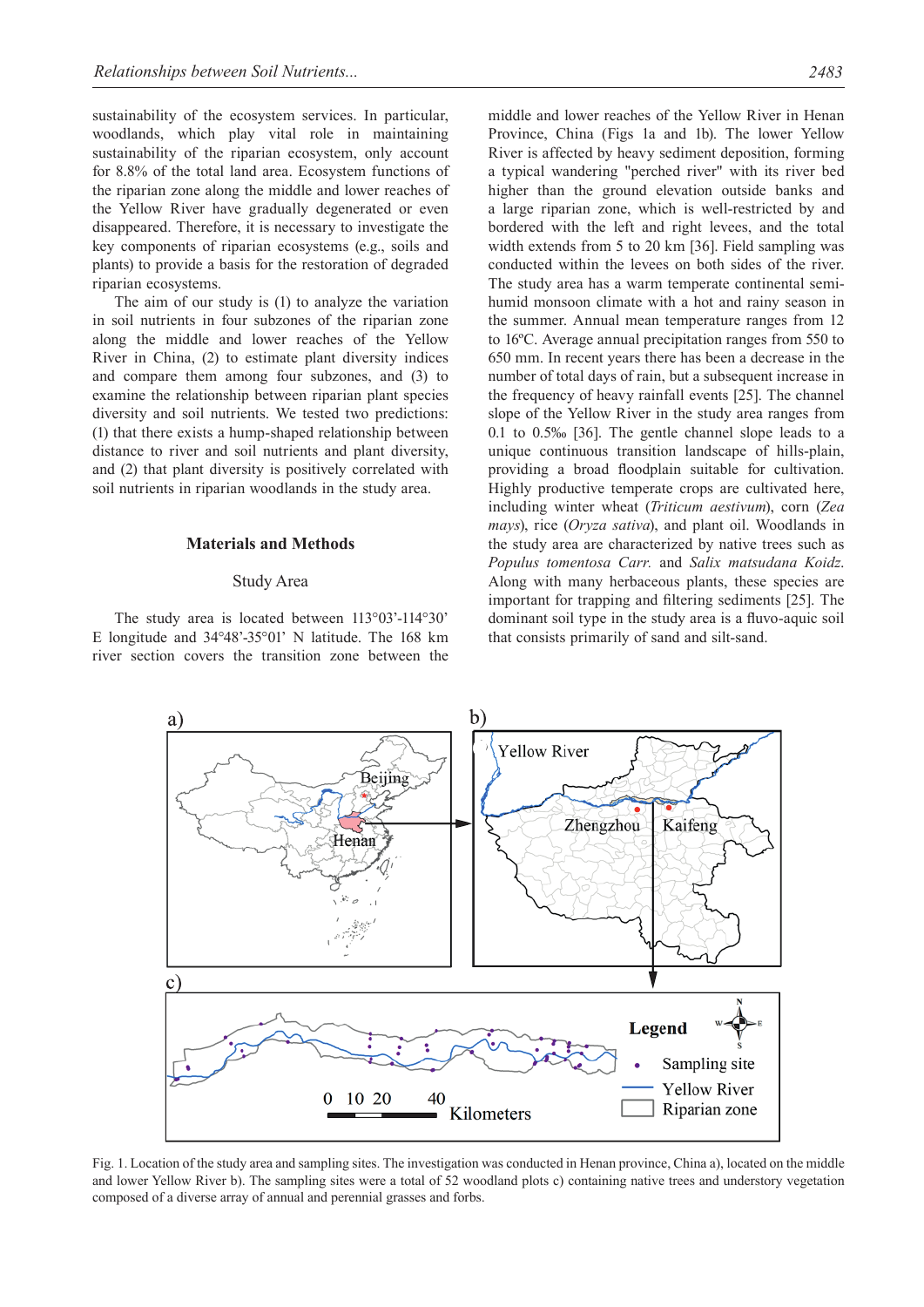## Field and Laboratory Analyses

Topography, hydrology, vegetation, and soil conditions vary in response to distance to river in the riparian zone [25, 36-38]. Therefore, we surveyed soil nutrient contents and plant community characteristics in woodlands across four lateral subzones on both sides of the river. The four subzones were 0-1.5 km, 1.5-3.0 km, 3.0-4.5 km, and 4.5-6.0 km from the river. Subzones from river to upland represent the influencing intensity of flood decreases gradually. However, in the 0-1.5 km subzone near the river, the intensity of human disturbance was highest because of the intensive agricultural practice, tourism, grazing activities, and sand mining activities. The intensity of human disturbance in the 1.5-3.0 km and 3.0-4.5 km subzones was moderate, since the main human disturbance was agricultural practice and grazing. In the 4.5-6.0 km subzone, the intensity of human disturbance was relatively high due to the clustered residential area, dense road network, and industrial activity. In May of 2014 a total of 52 woodland plots containing native understory vegetation were randomly established to collect soil samples and investigate plant community characteristics (Fig. 1c). The vegetation was composed of a diverse array of annual and perennial grasses and forbs, the descriptions of which are shown in Table 1.

In each plot, plant community characteristics were recorded. To facilitate the calculation of species diversity, species records of the undergrowth herbaceous plants were scored by the standard method of Braun-Blanquet with the traditional seven-step cover-abundance scale [39].

Five surface soil samples at 0-20 cm depth were collected at the centers of each of the 52 plots, and at another four locations randomly selected along two diagonal transects. Soil samples were collected using a soil auger, and the 5 samples were combined to form a single bulk sample. All soil samples were sealed in self-locking polythene bags and immediately stored in sealed containers at approximately 4ºC. Samples were then transported to the laboratory for further analysis. Soils were processed to remove plant roots, coarse debris, and pebbles. Soil samples were air dried at room temperature and then homogenized using the cone and quartering method [40]. The homogenized soil samples were then ground until all particles passed through a nylon sieve with mesh size of 2 mm.

In the laboratory, soil nutrient content such as total carbon (TC), total organic carbon (TOC), total nitrogen (TN), nitrate nitrogen (NO<sub>3</sub>-N), total phosphorus (TP), and available phosphorus (A-P) were quantified. TC and TN content were measured using a Nitrogen/Carbon Analyser (PrimacsSNC100-IC).  $NO_3$ -N content was determined using the Nessler's reagent colorimetry method [40], TP was determined with the molybdenum blue method [40], and A-P content with the Olsen method [40].

#### Data Analyses

We measured species richness (*S*), Pielou's evenness (*J*), Shannon's diversity (*H*), and Simpson's diversity (*D*) for each plot. Total species richness in each subzone was used to estimate gamma (γ) diversity. Sørenson's similarity index ( $\beta_s$ ) and Cody's index ( $\beta_c$ ) were used to estimate species turnover (β) among the different subzones [41].

One-way analysis of variance (ANOVA) and the least significant difference (LSD) test were then used to compare plant diversity and soil nutrients among the four subzones. Correlations between plant diversity and soil nutrient content in the riparian zone were then determined with Pearson's correlation coefficients. The ANOVA and correlations tests were performed using the SPSS 17.0 software package (SPSS, Chicago, IL, USA).

#### **Results**

#### Variation in Plant Species Diversity

A total of 86 plant species from 36 families were recorded from all sites in the riparian zone. The most diverse families were Compositae (15 species), Gramineae (11 species), Leguminosae (6 species), and Brassicaceae (5 species). The frequency of occurrence of species was low as only six species (*Chenopodium album*, *Oxalis corniculata*, *Humulus scandens*, *Ixeridium chinense*, *Setaria riridis*, and *Conyza canadensis*) were identified in more than 50%

Table 1. Descriptions of vegetation within each subzone along the middle and lower reaches of the Yellow River.

| Subzones (km) | NP. | TH(m)           | TC(%)           | $HH$ (cm)        | HC(%)           | ME(m)           |
|---------------|-----|-----------------|-----------------|------------------|-----------------|-----------------|
| $0-1.5$       | 15  | $13.2 \pm 5.81$ | $61.7 \pm 15.7$ | $30.0 \pm 21.30$ | $42.2 \pm 26.0$ | $86.7 \pm 9.88$ |
| $1.5 - 3.0$   | 13  | $16.2 \pm 3.78$ | $65.4 \pm 11.6$ | $21.2 \pm 10.2$  | $37.3 \pm 25.1$ | $92.0 \pm 9.0$  |
| $3.0 - 4.5$   | 12  | $17.8 \pm 3.28$ | $65.4 \pm 15.9$ | $22.1 \pm 11.6$  | $49.2 \pm 19.3$ | $87.3 \pm 9.2$  |
| $4.5 - 6.0$   | 12  | $17.4 \pm 2.74$ | $55.4 \pm 15.1$ | $17.9 \pm 8.9$   | $45.4 \pm 28.3$ | $88.6 \pm 6.8$  |

Note: NP indicates number of plots, TH indicates average height of tree layer, TC indicates average cover of tree layer, HH indicates average height of herbaceous layer, HC indicates average cover of herbaceous layer, and ME indicates average elevation of plots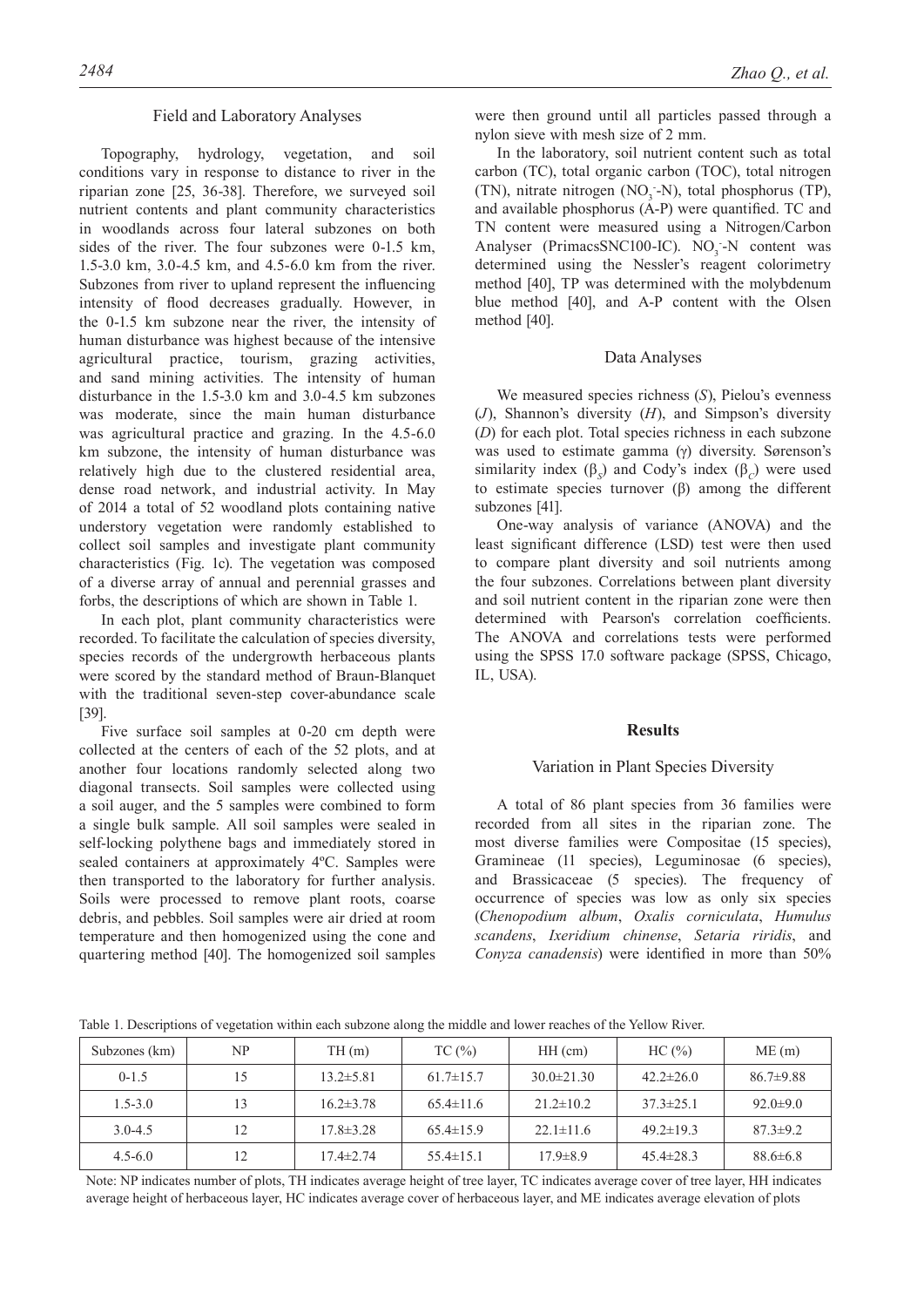

Fig. 2. Variation in species richness a), evenness b), and diversity c) and d) in the four riparian subzones along the middle and lower Yellow River; different capital letters indicate significant differences among the four subzones at the 0.05 level.

of plots, and 16 species were found only in one plot. Comparisons among the four subzones indicate that species richness in the closest subzone to the river showed the lowest value and was significantly lower than that in the further subzones (Fig. 2a). In contrast, species evenness did not differ among the four subzones (Fig. 2b). Diversity indices showed a hump-shaped relationship with increasing distance to the river (Figs 2c and 2d). However, differences among the four subzones were not significant, with the exception of *H* between the 0-1.5 km and 3.0-4.5 subzones. In contrast to species richness at the plot scale, total species richness of the four subzones was negatively correlated with distance to the river (Fig. 3). This shows that the species pool in the subzone nearest the river harbors the most species. In addition, the contrary response of alpha diversity



Fig. 3. Variation in total species richness in the four riparian subzones along the middle and lower Yellow River.

and gamma diversity to distance to the river could be explained by the high beta diversity observed between each zone (Fig. 4). Traditional measures of beta diversity (Sørenson's similarity index  $(\beta_S)$  and Cody's index  $(\beta_C)$ ) showed high levels of species turnover and low species similarity.

## Variation in Soil Nutrients

Soil nutrients were spatially heterogeneous. A-P and  $NO<sub>3</sub>$ -N content had the highest variability, while TP was the least variable (Table 2). Soil nutrient content



Fig. 4. Variation in beta diversity among the four riparian subzones along the middle and lower Yellow River; Z1, Z2, Z3, and Z4 represent the 0-1.5 km, 1.5-3.0 km, 3.0-4.5 km, and 4.5- 6.0 km subzone, respectively; Z1-Z2, Z1-Z3, Z1-Z4, Z2-Z3, Z2- Z4, Z3-Z4 mean the species turnover from Z1 to Z2, Z1 to Z3, Z1 to Z4, Z2 to Z3, Z2 to Z4, Z3 to Z4, respectively.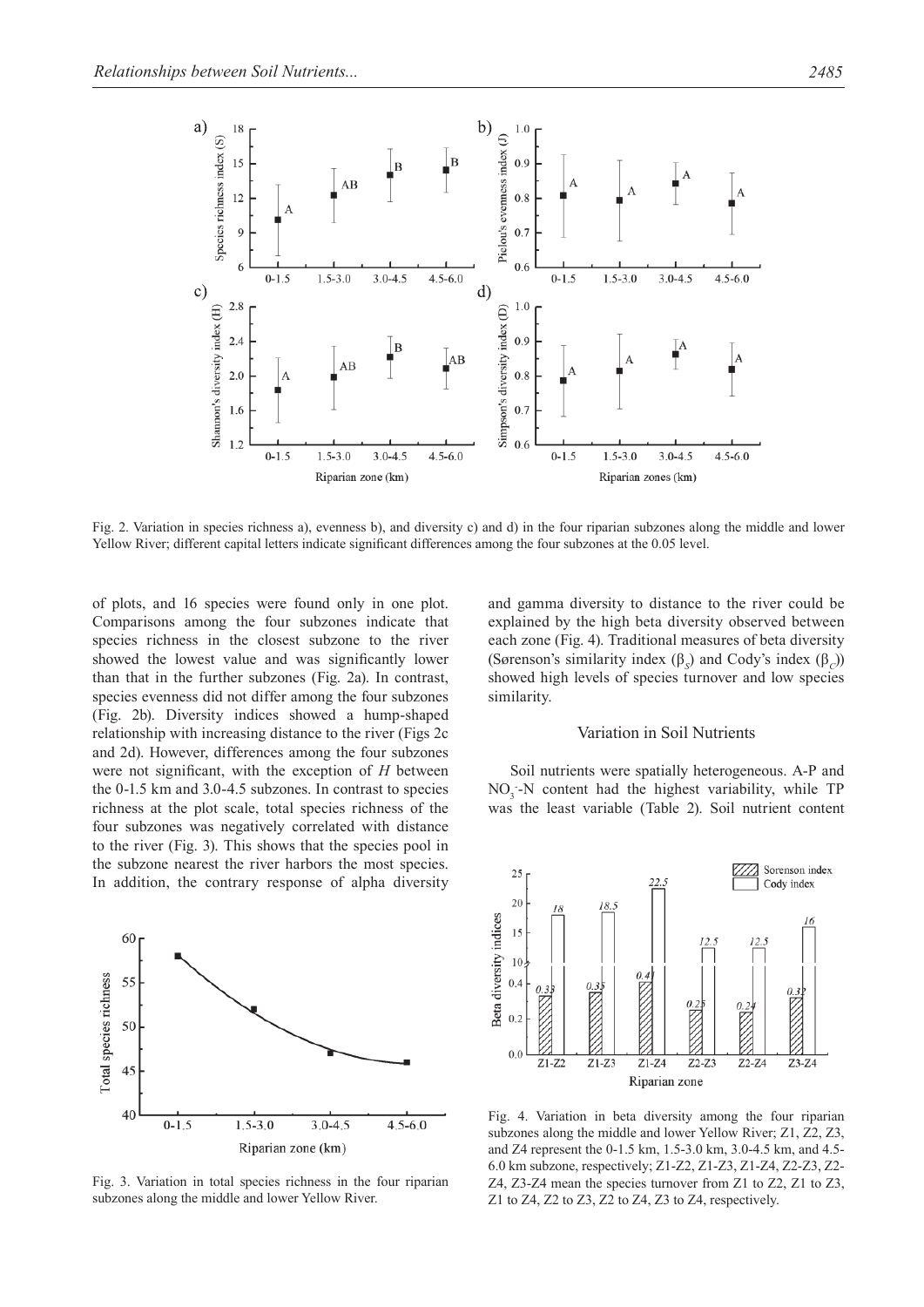| Soil nutrients    | Mean  | Standard deviation | Minimum | Maximum | Coefficient of variation |  |
|-------------------|-------|--------------------|---------|---------|--------------------------|--|
| TC(g/kg)          | 11.44 | 3.44               | 6.55    | 20.81   | 0.30                     |  |
| TOC(g/kg)         | 6.20  | 2.32               | 3.06    | 11.63   | 0.37                     |  |
| TN(g/kg)          | 0.61  | 0.19               | 0.32    | 0.98    | 0.32                     |  |
| $NO3 - N (mg/kg)$ | 5.97  | 4.90               | 0.70    | 17.30   | 0.82                     |  |
| TP(g/kg)          | 0.60  | 0.09               | 0.47    | 0.96    | 0.15                     |  |
| $A-P(mg/kg)$      | 8.99  | 8.59               | 2.33    | 38.10   | 0.96                     |  |

Table 2. Statistical characteristics of soil nutrients in woodlands of the riparian zone.

Note: TC indicates total carbon, TOC indicates total organic carbon, TN indicates total nitrogen, NO<sub>3</sub>-N indicates nitrate nitrogen, TP indicates total phosphorus, A-P indicates available phosphorus, and the same below

was low in the 0-1.5 km subzone and increased with increasing distance to the river (Fig. 5). Our ANOVA analysis indicated that significant differences (*P*<0.05) occurred between soils in the 0-1.5 km subzone and the other three subzones. This suggests that TC and TOC are significantly lower in the 0-1.5 km subzone compared to the other subzones (Figs 5a and 5b), with the exception of TC between the 0-1.5 km and the 1.5-3.0 km subzones. However, there was not any significant difference observed among the other three subzones, indicating that the effect of distance to the river on TC and TOC is little. TN and  $NO_3$ -N were lowest in the 0-1.5 km subzone, and highest in the 3.0-4.5 km and 4.5-6.0 km subzones (Figs 5c and 5d). TN and  $NO_3$ -N both differed among subzones. Importantly, the effect of distance to river on TN and  $NO_3$ -N was hump-shaped. TP were found to be significantly different between different subzones with the exception between the 4.5-6.0 km subzone and the 1.5-3.0 km and 3.0-4.5 km subzones (Fig. 5e).



Fig. 5. Variations in total carbon a), total organic carbon b), total nitrogen c), nitrate nitrogen d), total phosphorus e), and available phosphorus f) in the four riparian subzones along the middle and lower Yellow River; different capital letters indicate significant differences among the four riparian subzones at the 0.05 level.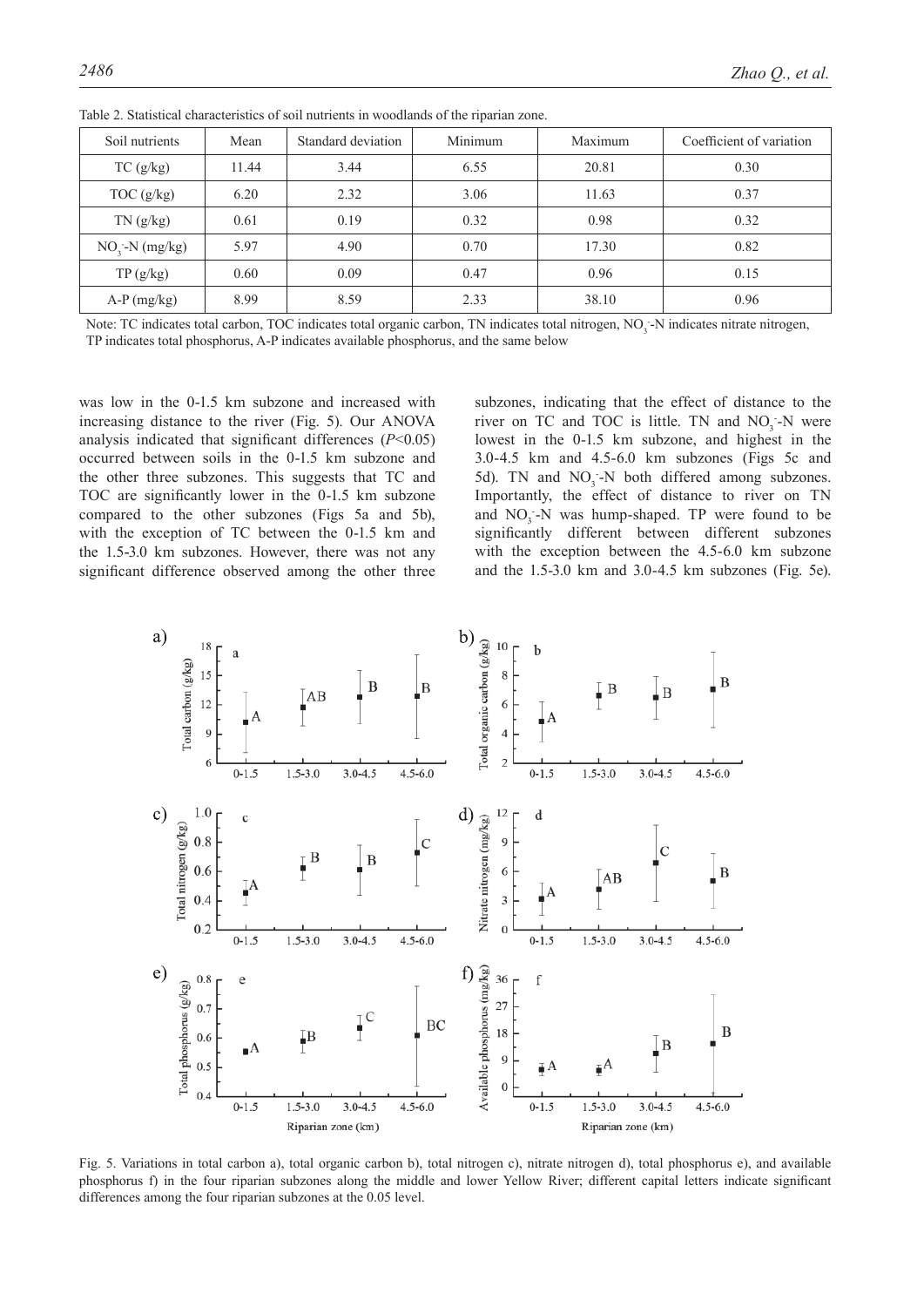|--|--|

| Plant species diversity | TC        | <b>TOC</b> | TN       | $NO - N$   | TP    | $A-P$    |
|-------------------------|-----------|------------|----------|------------|-------|----------|
|                         | $0.385**$ | 0.233      | 0.190    | $0.425***$ | 0.245 | $0.290*$ |
| E                       | 0.085     | $-0.045$   | $-0.026$ | 0.233      | 0.069 | 0.084    |
| Н                       | $0.319*$  | 0.150      | 0.128    | $0.427**$  | 0.212 | 0.231    |
| D                       | $0.281*$  | 0.081      | 0.073    | $0.362*$   | 0.198 | 0.204    |

Table 3. Pearson correlation coefficient between riparian soil nutrients and plant species diversity.

Note: Asterisks indicate statistical significance (\*P<0.05, \*\*P<0.01)

Results from the ANOVA analysis indicated that A-P content in the 3.0-4.5 km and 4.5-6.0 km subzones was significantly higher than in the 0-1.5 km and 1.5-3.0 km subzones (Fig. 5f), implying that phosphorus content available for plants in the subzones near the river is less than that far away the river.

# Linkages between Soil Nutrients and Plant Species Diversity in the Riparian Zone

Regarding each subzone, we observed no significant correlation between soil nutrients and plant species diversity. This result could be attributed to the plot size and number of samples. However, this implies that the factor controlling their relationship should be the difference among different subzones. Therefore, we put all samples in the whole riparian zone together without considering the effects of distance to river to analyze the relationship between soil nutrients and plant species diversity. For the entire riparian zone, the Pearson correlation analysis indicated that TC content was significantly positively correlated with *S*, *H*, and *D* (Table 3). This indicates that TC is likely the main soil nutrient driving plant species diversity in the riparian zone, and vice versa. The general mechanism behind this should be C inputs to the soil via root and root uptake from soil to plant.  $NO_3$ -N content was significantly positively correlated with *S*, *H*, and *D*. This suggests that soil nitrification in the riparian zone can facilitate the establishment of different species. A-P content was significantly positively correlated with *S* at the *P*<0.05 level. However, no significant relationship was observed between riparian soil TOC, TN, and TP contents and diversity of plant species.

# **Discussion**

# Variation in Plant Species Diversity Along Lateral Distance of Riparian Zone

In riparian ecosystems, different riparian subzones may control the distribution of riparian plant species diversity. This may arise via differences in groundwater table, groundwater salinity, river discharge, and periodic flooding, among others [4, 10, 11]. We found that plant species diversity in riparian woodlands along the middle and lower reaches of the Yellow River in China varied with distance from the river. Our results are inconsistent with those from Lite et al. [34], Zenner et al. [35], and Tsheboeng et al. [42], who found no overall variation in species richness as a function of distance from river. We expect that our results may differ due to the unique geomorphology of the Yellow River. The lower reaches of the Yellow River in China are famous as a perched river with heavy sediment deposition. As a result, the riverbed is 3 to 8 m higher than the surrounding land surface, and the water level is 3 to 5 m higher than ambient groundwater levels in the riparian zone and adjacent terrestrial areas [36, 37]. This unique fluvial geomorphology makes the Yellow River act as a groundwater divide that continuously discharges surface water to groundwater aquifers [38]. This leads to the unique hydrological characteristics and biological processes [36] that likely alter species richness across different distances from the river.

Plant species evenness and diversity also varied with distance from the river. We observed a humpshaped curve, with evenness being highest in the intermediate 3.0-4.5 km subzone. This is consistent with Tsheboeng [30], who found that plant species diversity was highest at intermediate distance from the rivers in the Okavango Delta. Tsheboeng [30] attributed this to the intermediate disturbance hypothesis, suggesting that species diversity increases are due to coexistence of species that are tolerant to multiple factors at intermediate disturbance levels [31]. This, in turn, leads to habitat colonization by competitive and opportunistic plant species [9]. However, with regard to Pielou's evenness (*J*) and Simpson's diversity (*D*), there was no significant difference among the four subzones. On one hand, this suggests that distance from the river may either have no significant impact on the distribution of species inhabiting the riparian zone, or that they have a significant influence on species composition alone [42]. On the other hand, there might be other environmental gradients [9, 11, 43] or anthropogenic disturbances [14, 17, 18] that control the characteristics of species evenness or diversity in this ecosystem that were not included in the present study.

In contrast to plot-level diversity, total species richness (i.e., gamma diversity) at the different subzones decreased with increasing distance from the river. Higher gamma diversity within riparian subzones close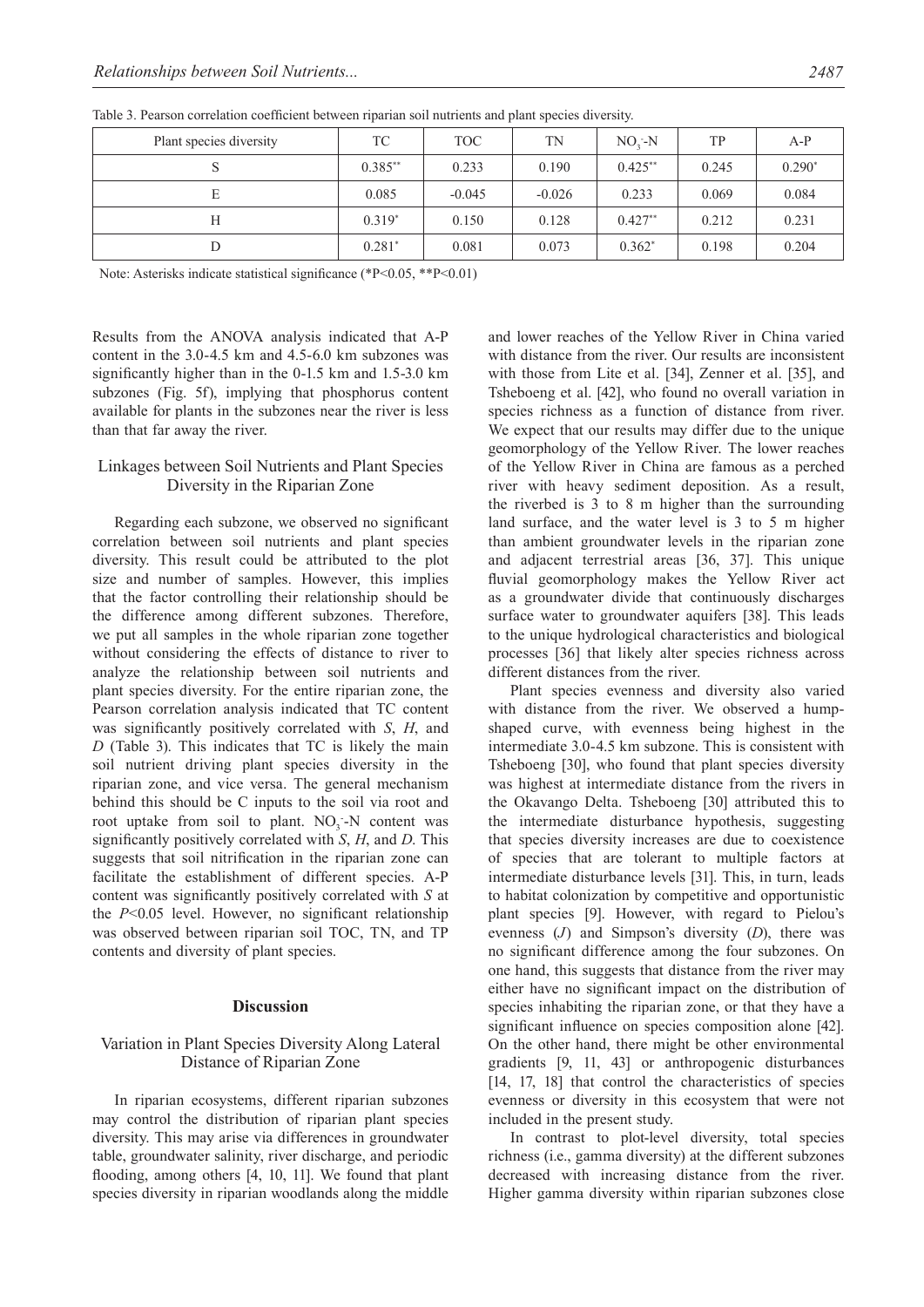to the river (0-1.5 km) implies that riparian woodlands harbor different species. We attribute these results to high species turnover (i.e., high beta-diversity) within the riparian zones [7].

## Response of Soil Nutrients to Lateral Distance of Riparian Zone

In the present study, soil nutrients were significantly lower in the 0-1.5 km subzone compared to the other three subzones. This result is in contrast to results from many previous studies. For instance, Burger et al. [44] and Smith et al. [23] indicated that riparian soils close to the river have higher levels of organic C and N when compared with remnant riparian zones that were far distances from the river. However, several studies observed little or no effect of distance from the river on riparian soil physicochemical properties [45, 46-48], even though significant differences were observed among different riparian habitats. The authors attributed their findings to the habitat characteristics that they selected. These habitats were in a natural state that experienced little to no management intervention [45]. This observation implies that further investigation on heterogeneity of natural factors and intensity of anthropogenic factors (i.e., management intensity) should be conducted [12, 13, 33, 45], as these factors are always expected to be the main driving factors of change in soil nutrients [12, 23, 44, 49, 50]. For example, studies conducted in agricultural areas subjected to high management intensity showed significant differences between the riparian zone and adjacent riparian fields or upland areas [12, 23, 44, 49, 50]. In contrast, studies conducted in natural or semi-natural habitat conditions such as grassland, forests, and woodlands, showed no significant changes between riparian zones and adjacent fields or upland forests [45, 46-48]. Moreover, some studies have indicated that soil nutrient content increased significantly with distance to the river [49-51]. Our own data support these findings when analyzing TC, TOC, TN, and A-P. However, we found that soil  $NO<sub>3</sub>$ -N and TP content decreased in the 4.5-6.0 km subzone when compared to the 0-1.5 subzone. This implies that further investigation within the 4.5-6.0 km subzone, especially the vegetation community characteristics, is needed. In addition, temporal dynamics of soil nutrients can be of extreme importance. However, this study mainly focused on the spatial variation in soil nutrients in the riparian zone along the middle and lower reaches of the Yellow River in China. Further investigation on temporal variation in soil nutrients in the riparian zone is needed.

Moreover, the width of the subzone used may influence the observed pattern. Specifically, the width of the subzones in the present study was 0-1.5 km, 1.5-3.0 km, 3.0-4.5 km, and 4.5-6.0 km from the river, which was designed according to the unique geomorphologic characteristics of the study area. The lower Yellow River is a perched river with a mainchannel width of 0.5 to 3.0 km and a riparian zone with width of 5 to 20 km that was restricted by the left and right levees [36, 37]. As such, the riparian zone is larger than that used in the studies conducted by Hazlett et al. [47] (5 m and 75 m from the lakeshore), Schilling et al. [48] (1, 20, and 40 m from river), Cierjacks et al. [49] (518±50 m from main channel), Smith et al. [23] (transects 36 m long and separated by 6 m), Lidman et al. [12] (4, 12 and 22 m from river), and de Sosa et al. [45] (2 and 50 m from river). These differences in distance used, which could be determined by river size and order, topographic feature, and land use and land cover [52], can lead to differences in hydrologic dynamics, geomorphic dynamics, and ecological processes. For instance, small rivers in montane areas have steeper side-slopes and lower alluvial developments, which can contribute to a more rapid transition from riparian zone to non-riparian zone [45,46-48]. In contrast, rivers that run through flat agricultural areas have more gradual slopes and more alluvial development. This results in a slower transition from riparian zone to non-riparian zone, thus leading to a wider overall riparian zone [36, 37, 49]. Therefore, we cannot attribute differences among these studies to distance from river alone. However, the measured soil nutrients in this study support our prediction that there is a hump-shaped trend for soil nutrients in the riparian zone along the middle and lower reaches of the Yellow River.

# Relationship between Soil Nutrients and Plant Species Diversity in Riparian Woodlands

Previous studies have found that soil phosphorus content is an important factor controlling species diversity in riparian wetlands [50, 53]. Likewise, low phosphorus content in soils is needed to sustain a species-rich riparian wetland, because high phosphorus availability may lead to an increase in productivity in P-limited environment, which can promote exclusion of plant species [54]. However, our observations are inconsistent with the above findings, as P content was positively correlated with plant species richness. These differences can be explained by the widely assumed hump-shaped response curve between species richness and soil nutrients. The hump-shaped response curve suggests that maximum species richness is always predicted in the moderate nutrient level. Specifically, that species richness increases with increasing nutrient levels before the intermediate levels, and declines more gradually at high nutrient levels [20, 53]. P content in this study may obey the increasing function before the intermediate level. In addition to phosphorus content, TOC and TN content were significantly correlated with species diversity as well [55]. Part of the reason for this can be attributed to the fact that TOC and TN play an important role in plant colonization and establishment [23, 45]. However, the relationship between plant species richness, evenness, diversity and soil TOC and TN content in this study was not significant. This may be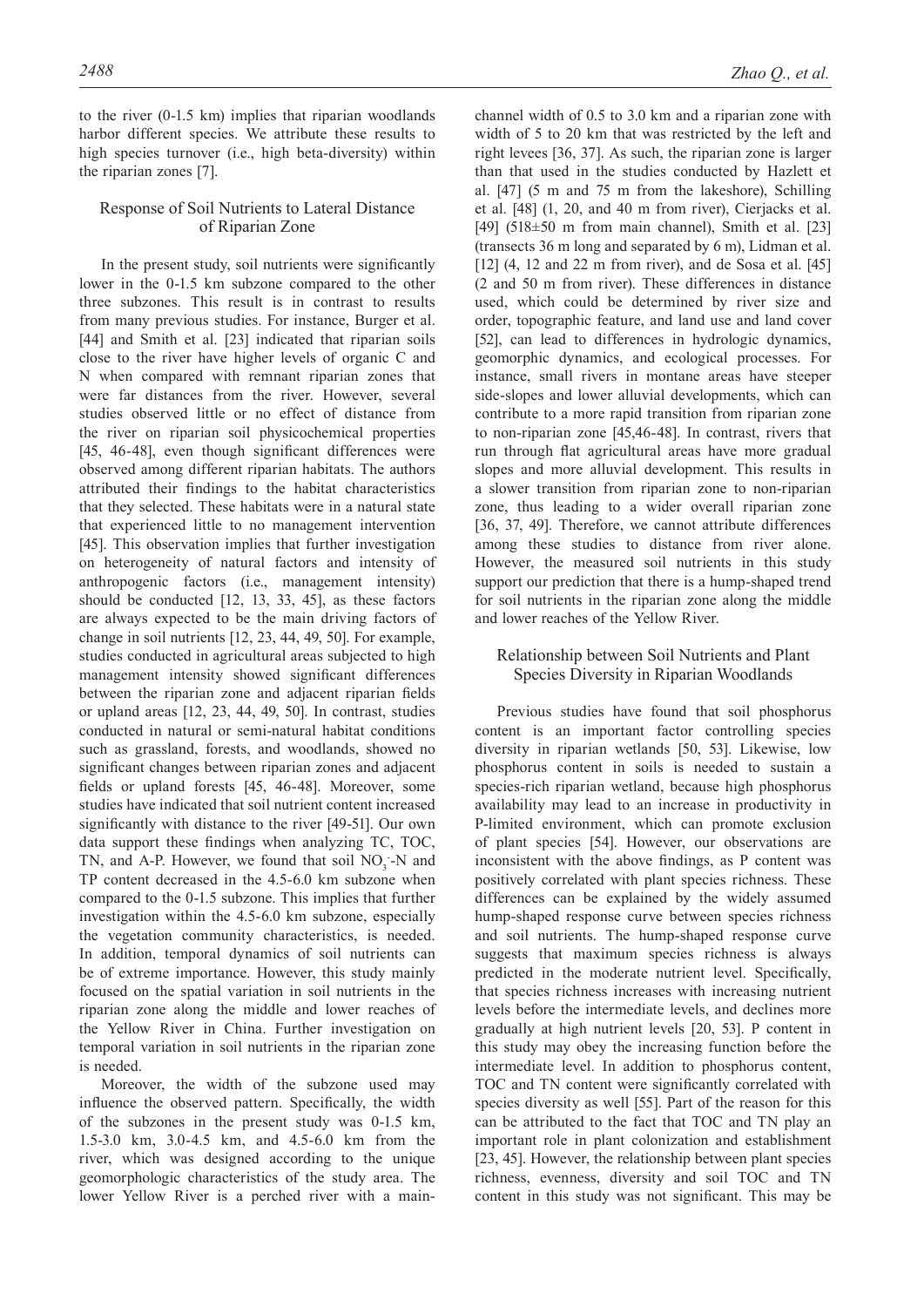attributable to many factors, including not only sitespecific environmental conditions, but also to landscape configuration and hydrological connectivity across riparian subzones [1, 53, 56].

Several studies have found that the relationship between soil nutrients and plant species diversity in riparian zones is significantly related to land use [3, 19, 26], human disturbance [28,50], and flooding regime [34]. However, our data all came from the same type of woodland community and the same landscape matrix [25]. This indicates that land use type maybe not the dominant factor influencing the relationship between soil nutrients and plant species diversity. However, human disturbance, including the level of intensive agricultural practice, tourism, grazing activities, and sand mining activities, and roads, which showed obvious differences in type and intensity among the four subzones [25], can partly be attributed to changing the relationship between soil nutrients and plant species diversity. These human disturbances can inevitably affect nutrient cycling and riparian plant habitat, which can, in turn, affect the relationship between soil nutrients and plant species diversity. With regard to hydrological processes, its impact on the relationship between soil nutrients and plant species diversity results from the combined effects of flood regime and groundwater discharge caused by the unique geomorphology of the study system [36, 37]. On the one hand, flood regimes impose stress and disturbance on riparian plants and soils near the river and redistribute sediment and organic matter. This can cause gradient distribution of plants and soils along the lateral distance of the riparian zone, according to flooding tolerance of riparian plants and deposition process of sediments, respectively [34, 51]. On the other hand, riparian plant species diversity is higher in areas with groundwater discharge because of the higher nutrient availability [4, 12]. The topographic feature of a perched river leads the far subzone with higher water table to be a permanent groundwater discharge area of the Yellow River [38]. Thus, the role of lateral groundwater discharge (i.e., lateral seepage) may control the number of riparian plant species and the content of nutrients in the subzone far from the river [12]. This is distinct from the fact in a general river that the subzone nearest the river acts as the discharge area than the recharge areas.

## **Conclusions**

We conclude that riparian species richness in the closest subzone to the river is significantly lower than that in the farther subzones along the middle and lower reaches of the Yellow River, while species diversity shows a hump-shaped relationship with increasing distance to the river, but no significant difference is observed. Meanwhile, plants in the four subzones show high levels of species turnover and low species similarity.

Soil nutrients are spatially heterogeneous. Specifically, soil nutrient contents – especially TOC, TN, and TP – are low in the 0-1.5 km subzone and increase with increasing distance to the river, and significant differences (*P*<0.05) occur between soils in the 0-1.5 km subzone and the other three subzones.

Soil nutrients, especially soil TC,  $NO_3-N$ , and A-P, are positively linked to plant species richness and diversity in riparian woodlands. Our results indicate that plant diversity corresponds to the increasing half of the hump-shaped response curve between species richness and soil nutrients. From this point of view, our results are consistent with our hypothesis that plant diversity is positively correlated with soil nutrients within the riparian zone.

## **Acknowledgements**

This research was funded by the National Natural Sciences Foundation of China (U1804119, 41971229, 41301197, 41771202), the Science and Technology Project of Henan Province (192102310304), and the 2019 Young Backbone Teachers Foundation from Henan Province (2019GGJS030).

## **Conflict of Interest**

The authors declare no conflict of interest.

## **References**

- 1. HILLE S., ANDERSEN D.K., KRONVANG B., BAATTRUPPEDERSEN A. Structural and functional characteristics of buffer strip vegetation in an agricultural landscape - high potential for nutrient removal but low potential for plant biodiversity. Science of the Total Environment, **628**, 805, **2018**.
- 2. KOMINOSKI J.S., SHAH J.J.F., CANHOTO C., FISHER D.G., GILING D.P., GONZÁLEZ E., GRIFFITHS N.A., LARRAÑAG A., LEROY C.J., MINEAU M.M. Forecasting functional implications of global changes in riparian plant communities. Frontiers in Ecology & the Environment, **11**, 423, **2013**.
- 3. MÉNDEZ-TORIBIO M., ZERMEÑO-HERNÁNDEZ I., IBARRA-MANRÍQUEZ G. Effect of land use on the structure and diversity of riparian vegetation in the Duero river watershed in Michoacan, Mexico. Plant Ecology, **215**, 1, **2014**.
- 4. JANSSON R., LAUDON H., JOHANSSON E., AUGSPURGER C. The importance of groundwater discharge for plant species number in riparian zones. Ecology, **88**, 131, **2007**.
- 5. XU S., ZHAO Q., DING S., QIN M., NING L., JI X. Improving soil and water conservation of riparian vegetation based on landscape leakiness and optimal vegetation pattern. Sustainability, **10**, 1571, **2018**.
- 6. TORNWALL B., SOKOL E., SKELTON J., BROWN B.L. Trends in stream biodiversity research since the river continuum concept. Diversity, **7**, 16, **2015**.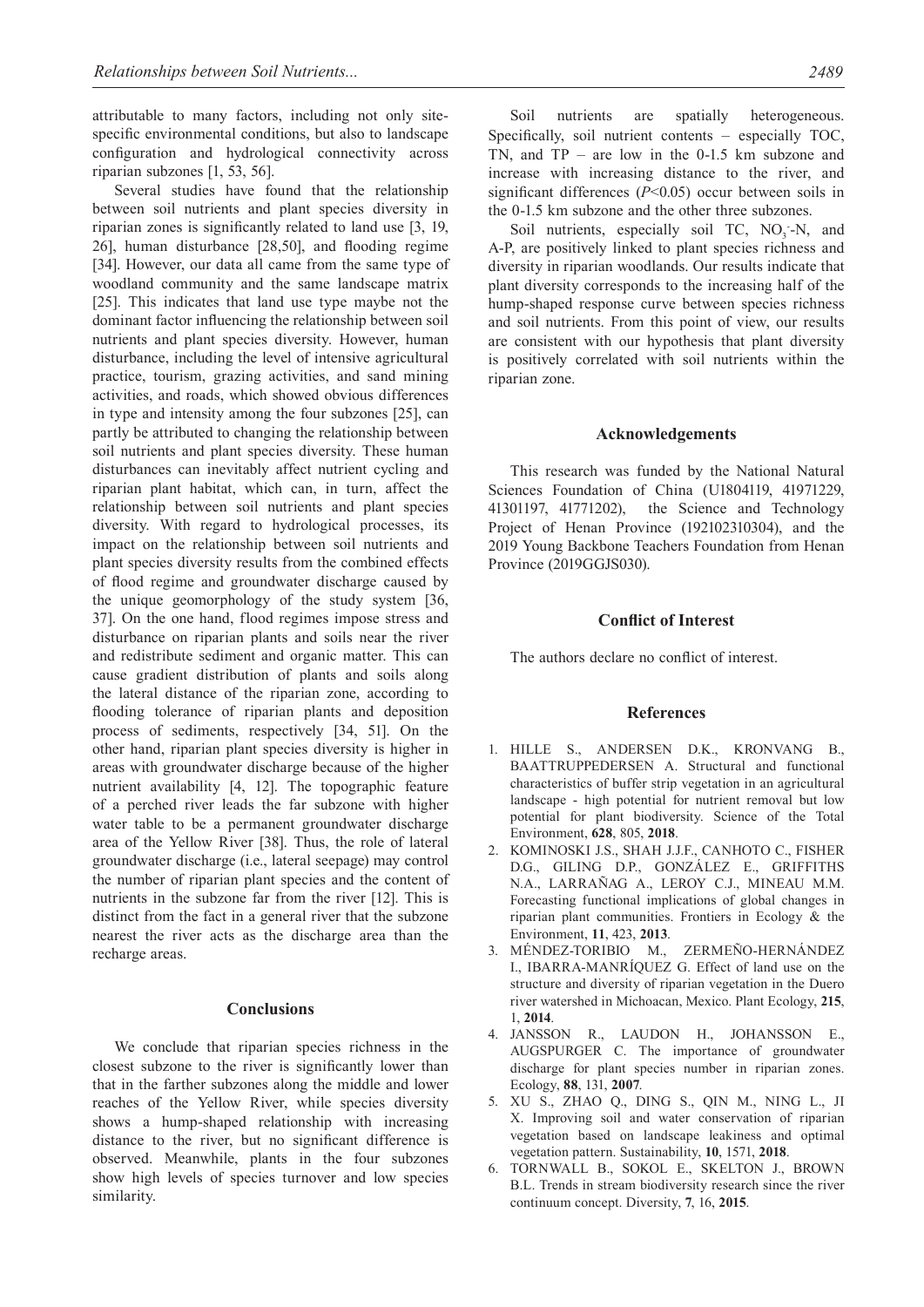- 7. SABO J.L., SPONSELLER R., DIXON M., GADE K., HARMS T., HEFFERNAN J., JANI A., KATZ G., SOYKAN C., WATTS J., WELTER J. Riparian zones increase regional species richness by harboring different, not more, species. Ecology, **86**, 56, **2005**.
- 8. QIN Y., XIN Z., WANG D., XIAO Y. Soil organic carbon storage and its influencing factors in the riparian woodlands of a Chinese karst area. Catena, **153**, 21, **2017**.
- 9. ADEL M.N., POURBABAEI H., ALAVI S.J., SALEHI A. Response curves of seventeen woody species to soil factors along a riparian forest in northern Iran. Russian Journal of Ecology, **48**, 219, **2017**.
- 10. GENG Y., WANG D., YANG W. Effects of different inundation periods on soil enzyme activity in riparian zones in Lijiang. Catena, **149**, 19, **2017**.
- 11. HÉNAULT-ETHIER L., LAROCQUE M., PERRON, R., WISEMAN N., LABRECQUE M. Hydrological heterogeneity in agricultural riparian buffer strips. Journal of Hydrology, **546**, 276, **2017**.
- 12. LIDMAN F., BOILY Å., LAUDON H., KÖHLER S.J. From soil water to surface water – how the riparian zone controls element transport from a boreal forest to a stream. Biogeosciences, **14**, 3001, **2017**.
- 13. CAMPOREALE C., PERUCCA E., RIDOLFI L., GURNELL A.M. Modeling the interactions between river morphodynamics and riparian vegetation. Reviews of Geophysics, **51**, 379, **2013**.
- 14. CAPON S.J., CHAMBERS L.E., NALLY R.M., NAIMAN R.J., DAVIES P., MARSHALL N., PITTOCK J., REID M., CAPON T., DOUGLAS M., Catford J., Baldwin D.S., Stewardson M., Roberts J., Parsons M., WILLIAMS S.E. Riparian ecosystems in the 21<sup>st</sup> Century: Hotspots for climate change adaptation? Ecosystems, **16**, 359, **2013**.
- 15. RUI R., ALBUQUERQUE A., PINHEIRO A.N., EGGER G., FERREIRA M.T. Riparian vegetation responses to altered flow regimes driven by climate change in Mediterranean rivers. Ecohydrology, **6**, 413, **2013**.
- 16. JIANG P., CHENG L., LI M., ZHAO R., DUAN Y. Impacts of LUCC on soil properties in the riparian zones of desert oasis with remote sensing data: A case study of the middle Heihe River basin, China. Science of the Total Environment, **506-507**, 259, **2015**.
- 17. MÁRQUEZ C.O., GARCÍA V.J., SCHULTZ R.C., ISENHART T.M. Assessment of soil degradation through soil aggregation and particulate organic matter following conversion of riparian buffer to continuous cultivation. European Journal of Soil Science, **68**, 295, **2017**.
- 18. SHRESTHA R.P., SCHMIDTVOGT D., GNANAVELRAJAH N. Relating plant diversity to biomass and soil erosion in a cultivated landscape of the eastern seaboard region of Thailand. Applied Geography, **30**, 606, **2010**.
- 19. MEEK C.S., RICHARDSON D.M., MUCINA L. A river runs through it: Land-use and the composition of vegetation along a riparian corridor in the Cape Floristic Region, South Africa. Biological Conservation, **143**, 156, **2010**.
- 20. PAUSAS J.G., AUSTIN M.P. Patterns of plant species richness in relation to different environments: an appraisal. Journal of Vegetation Science, **12**, 153, **2001**.
- 21. 2SALINAS M.J., CASAS J.J. Riparian vegetation of two semi-arid Mediterranean rivers: Basin-scale responses of woody and herbaceous plants to environmental gradients. Wetlands, **27**, 831, **2007**.
- 22. STELLA J.C., RODRÍGUEZGONZÁLEZ P.M., DUFOUR S., BENDIX J. Riparian vegetation research in Mediterranean-climate regions: common patterns, ecological processes, and considerations for management. Hydrobiologia, **719**, 291, **2013**.
- 23. SMITH M., CONTE P., BERNS A.E., THOMSON J.R., CAVAGNARO T.R. Spatial patterns of, and environmental controls on, soil properties at a riparian–paddock interface. Soil Biology & Biochemistry, **49**, 38, **2012**.
- 24. CELENTANO D., ROUSSEAU G.X., ENGEL V.L., ZELARAYÁN M., OLIVEIRA E.C., ARAUJO A.C.M., DE MOURA E.G. Degradation of riparian forest affects soil properties and ecosystem services provision in Eastern Amazon of Brazil. Land Degradation & Development, **28**, 482, **2017**.
- 25. ZHAO Q., LIU Q., MA L., DING S., LU X., ZHANG Y., CAO Z. Spatial-temporal dynamics of vegetation pattern in a typical riparian buffer zone of the middle and lower reaches of Yellow River. Chinese Journal of Ecology, **36**, 2127, **2017**.
- 26. KEPFER-ROJAS S., VERHEYEN K., DE SCHRIJVER A., MORSING J., SCHMIDT I.K. Persistent land-use legacies increase small-scale diversity and strengthen vegetation–soil relationships on an unmanaged heathland. Basic and Applied Ecology, **34**, 15, **2019**.
- 27. DINGAAN M.N.V., TSUBO M., WALKER S., NEWBY T.J.P.E. Soil chemical properties and plant species diversity along a rainfall gradient in semi-arid grassland of South Africa. Plant Ecology and Evolution, **150**, 35, **2017**.
- 28. WEI Z., REN C., DENG J., ZHAO F., YANG G., HAN X., TONG X., FENG Y. Plant functional composition and species diversity affect soil C, N, and P during secondary succession of abandoned farmland on the Loess Plateau. Ecological Engineering, **122**, 91, **2018**.
- 29. LONG J.R.D., DORREPAAL E., KARDOL P., NILSSON M.C., TEUBER L.M., WARDEL D.A. Understory plant functional groups and litter species identity are stronger drivers of litter decomposition than warming along a boreal forest post-fire successional gradient. Soil Biology and Biochemistry, **98**, 159, **2016**.
- 30. TSHEBOENG G. Spatial variation of the influence of distance from surface water on riparian plant communities in the Okavango Delta, Botswana. Ecological Processes, **7**, 32, **2018**.
- 31. ARIAS M.E., WITTMANN F., PAROLIN P., MURRAY-HUDSON M., COCHRANE T.A. Interactions between flooding and upland disturbance drives species diversity in large river floodplains. Hydrobiologia, **814**, 1, **2016**.
- 32. LUNDHOLM J.T. Plant species diversity and environmental heterogeneity: spatial scale and competing hypotheses. Journal of Vegetation Science, **20**, 377, **2009**.
- 33. GRAF-ROSENFELLNER M., CIERJACKS A., KLEINSCHMIT B., LANG F. Soil formation and its implications for stabilization of soil organic matter in the riparian zone. Catena, **139**, 9, **2016**.
- 34. LITE S.J., BAGSTAD K.J., STROMBERG J.C. Riparian plant species richness along lateral and longitudinal gradients of water stress and flood disturbance, San Pedro River, Arizona, USA. Journal of Arid Environments, **63**, 785, **2005**.
- 35. ZENNER E.K., OLSZEWSKI S.L., PALIK B.J., KASTENDICK D.N., PECK J.L.E., BLINN C.R. Riparian vegetation response to gradients in residual basal area with harvesting treatment and distance to stream. Forest Ecology & Management, **283**, 66, **2012**.